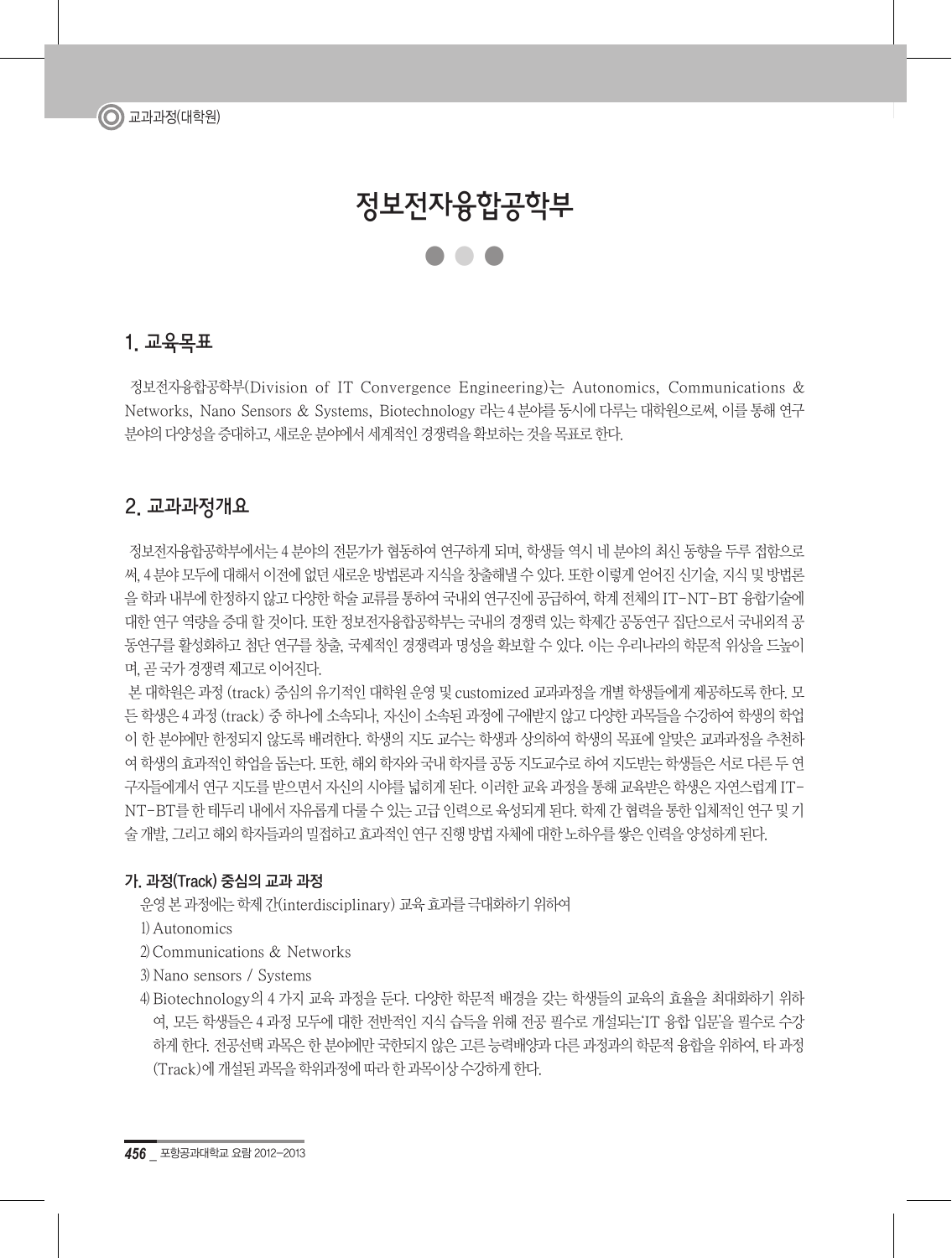#### ◈ Track 1. Autonomics

본 track은 컴퓨터 네트워크, 소프트웨어 공학, 기계학습 등에서 개발된 이론, 기술 등을 기반으로 하여 최소한의 인간 개입만으로도 원활히 작동하는 대규모 자율 시스템을 구현하는데 필요한 지식 및 기술의 이해 및 습득을 목표로 한다. Knowledge representation, 센서 네트워크 통신, 나노 센서를 비롯한 각종 센서의 데이터를 처리하기 위한 기술, Biotechnology에 기반한 생체 데이터 분석 기술, 시스템 보안, 아키텍처 설계 등 광범위한 분야에서의 교육과 연구가 이 루어진다.

#### ◈ Track 2. Communications & Networks

본 트랙에서는 무선 통신 및 네트워크 기술에 대한 전반적인 이론을 이해하고, 이를 다양한 응용 분야에서 활용할 수 있 도록 교육하는 것을 목표로 한다. 새로운 고속 다중 안테나 전송 시스템을 위한 modulation/encoding/decoding/ demodulation 기술, 유무선 통합 네트워크상에서 안전한 데이터 전송을 위한 네트워킹 프로토콜의 설계 및 분석, 네트 워크 제어 시스템의 최적화 등에 대한 교육 및 연구가 이루어진다.

#### ◈ Track 3. Nano Sensors & Systems

본 과정은 나노과학 및 나노공학 분야의 연구를 통하여 U-Health 및 U-Environment 용 저비용 최소형 집적 시스 템에 이용될 첨단 전자소자 및 센서 등을 개발하는 것을 목표로 한다. U-Health 및 U-Environment 응용을 위한 autonomic system의 개발에 필요한 초저전력 무선 transceiver, intelligent signal processing, 차세대 메모리 소자 및 바이오센서 시스템 분야 등을 아우르는 정보통신, 나노 및 생명공학 분야의 연구 및 교육이 이루어진다.

#### ◈ Track 4. Biotechnology

세포 내의 신호전달 (signal transduction)과정, 세포 분열과정, 유전자 발현 과정 등 U-Health care 등의 ubiquitous 시스템이 사용할 데이터의 원천이 되는 생체의 구조 및 시스템 차원의 이해를 목적으로 한다. 특히 분자 수준에서 시스템 수 준까지의 생화학적 과정 연구, 지도 형성, 기억 및 세포분화 등의 개체 수준의 연구 등을 통하여 밝혀진 여러 생명 현상을 시 스템 차원에서 이해하고 정량적이며 수리적인 방법을 개발, 이용하여 이를 해석, 규명하는 것을 목표로 한다.

#### 나. 졸업학점

|      | 이수학점 |      | 비고                                                         |  |
|------|------|------|------------------------------------------------------------|--|
| 학위과정 | 교과학점 | 연구학점 |                                                            |  |
| 석사   | 28학점 |      |                                                            |  |
|      | 18학점 | 10학점 |                                                            |  |
| 박사   | 32학점 |      | - 연구학점은 석사논문연구, 박사논문연구, 세미나 과목 임.                          |  |
|      | 12학점 | 20학점 | - 교과학점은 ITCE 교과목, 타학과 대학원 교과목,<br>학부 400단위 교과목(6학점까지 인정)임. |  |
|      |      | 60학점 |                                                            |  |
| 통합   | 27학점 | 33학점 |                                                            |  |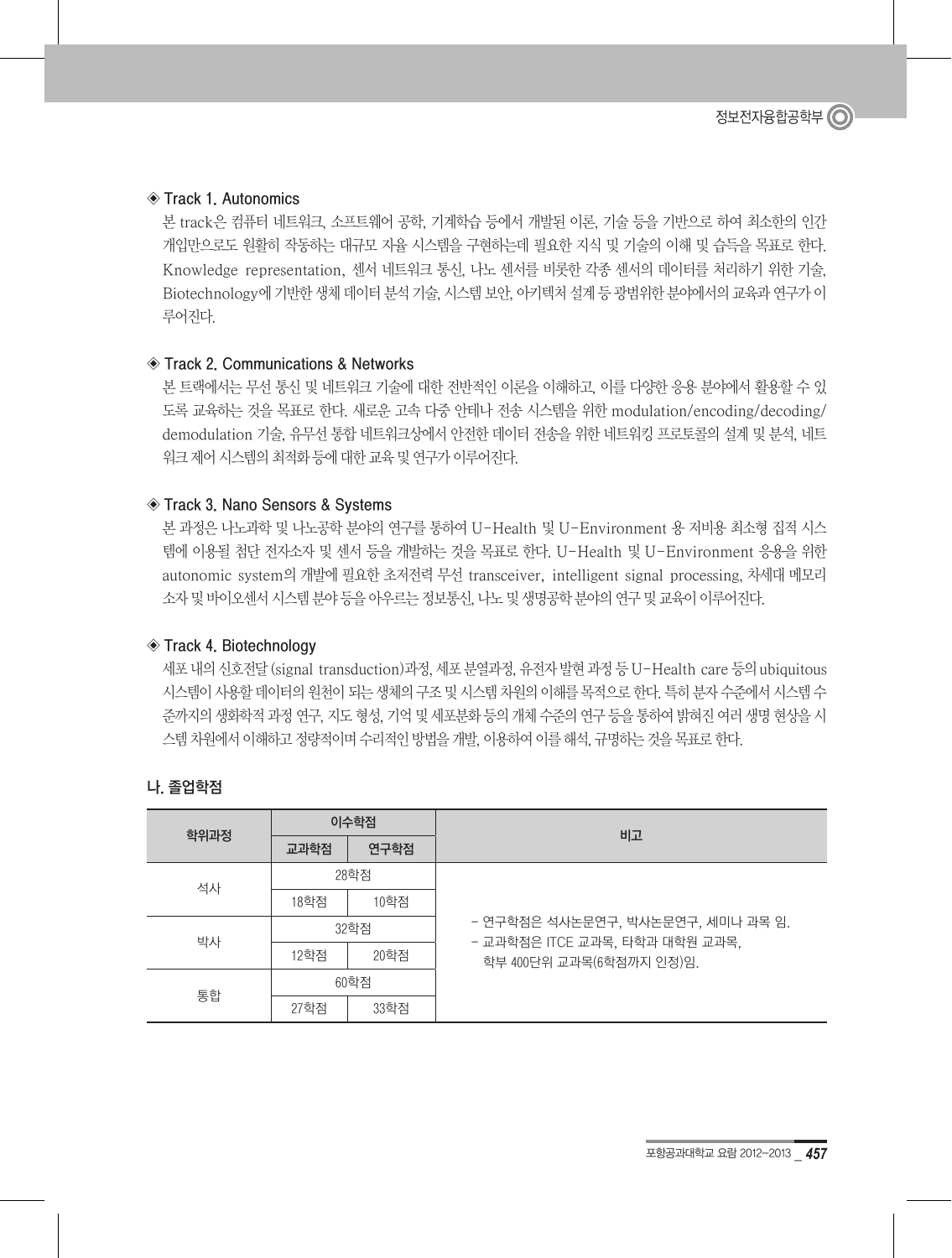### 다. 과정(Track)별 최소 이수 교과학점

| 과정 | 전공필수 | 소속 과정(Track)<br>전공선택     | 타 과정(Track)<br>전공선택      |
|----|------|--------------------------|--------------------------|
| 석사 | 6학점* | $\overline{\phantom{a}}$ | $\overline{\phantom{a}}$ |
| 박사 | 6학점* | 3학점                      | 3학점                      |
| 통합 | 6학점* | 12학점                     | 6학점                      |

※ 2009년, 2010년 입학생은 3학점

※ 학위과정별 졸업이수 교과학점 중, 과정별 최소 이수 교과학점 기준을 충족하여야 함. 단, 이전 학위과정에서 전공필수과목을 수강한 학생의 경우는 수강을 면제한다.

## 3. 전공과목 일람표

| 이수구분        | 학수번호             | 교과목명                                                | 강의-실험-<br>학점 |
|-------------|------------------|-----------------------------------------------------|--------------|
|             | ITCE500          | Introduction to IT Convergence Engineering          | $3 - 0 - 3$  |
| 전공필수        | ITCE600          | Applications of IT Convergence                      | $3 - 0 - 3$  |
|             | ITCE501/EECE700L | Autonomic Systems                                   | $3 - 0 - 3$  |
|             | ITCE502          | Ontologies and Semantic Reasoning                   | $3 - 0 - 3$  |
|             | ITCE503/EECE700M | Information and Data Modelling                      | $3 - 0 - 3$  |
|             | ITCE504/EECE515  | Machine Learning                                    | $3 - 0 - 3$  |
| 전공선택        | ITCE505/EECE524  | Probabilistic Graphical Models                      | $3 - 0 - 3$  |
| (Track1,    | ITCE601/EECE600  | <b>Distributed Processing</b>                       | $3 - 0 - 3$  |
| Autonomics) | ITCE602/EECE702R | <b>Wireless Network Security</b>                    | $3 - 0 - 3$  |
|             | ITCE603/EECE702E | Self-Protection System                              | $3 - 0 - 3$  |
|             | ITCE605/EECE607  | Network and Service Management                      | $3 - 0 - 3$  |
|             | ITCE606          | Knowledge Representation, Reasoning and Inferencing | $3 - 0 - 3$  |
|             | ITCE607          | Advanced Semantic Reasoning and Applications        | $3 - 0 - 3$  |
|             | ITCE710 A/Z      | Special Topics in Autonomics                        | 가변학점         |
|             | ITCE520/EECE702B | Introduction to Random Variable and Process         | $3 - 0 - 3$  |
|             | ITCE521/EECE576  | <b>Statistical Communication Theory</b>             | $3 - 0 - 3$  |
|             | ITCE522/EECE700O | Human Body Communication and Networking for         | $3 - 0 - 3$  |
| 전공선택        |                  | Convergence Engineering                             |              |
| (Track2,    | ITCE620/EECE608  | <b>Advanced Computer Networks</b>                   | $3 - 0 - 3$  |
| Comm.&      | ITCE621/EECE620  | Mobile Networks                                     | $3 - 0 - 3$  |
| Networks)   | ITCE622/EECE626  | Multimedia Networking                               | $3 - 0 - 3$  |
|             | ITCE623/EECE663  | <b>Estimation Theory</b>                            | $3 - 0 - 3$  |
|             | ITCE624/EECE668  | Robust Control                                      | $3 - 0 - 3$  |
|             | ITCE720 A/Z      | Special Topics in Communications & Networks         | 가변학점         |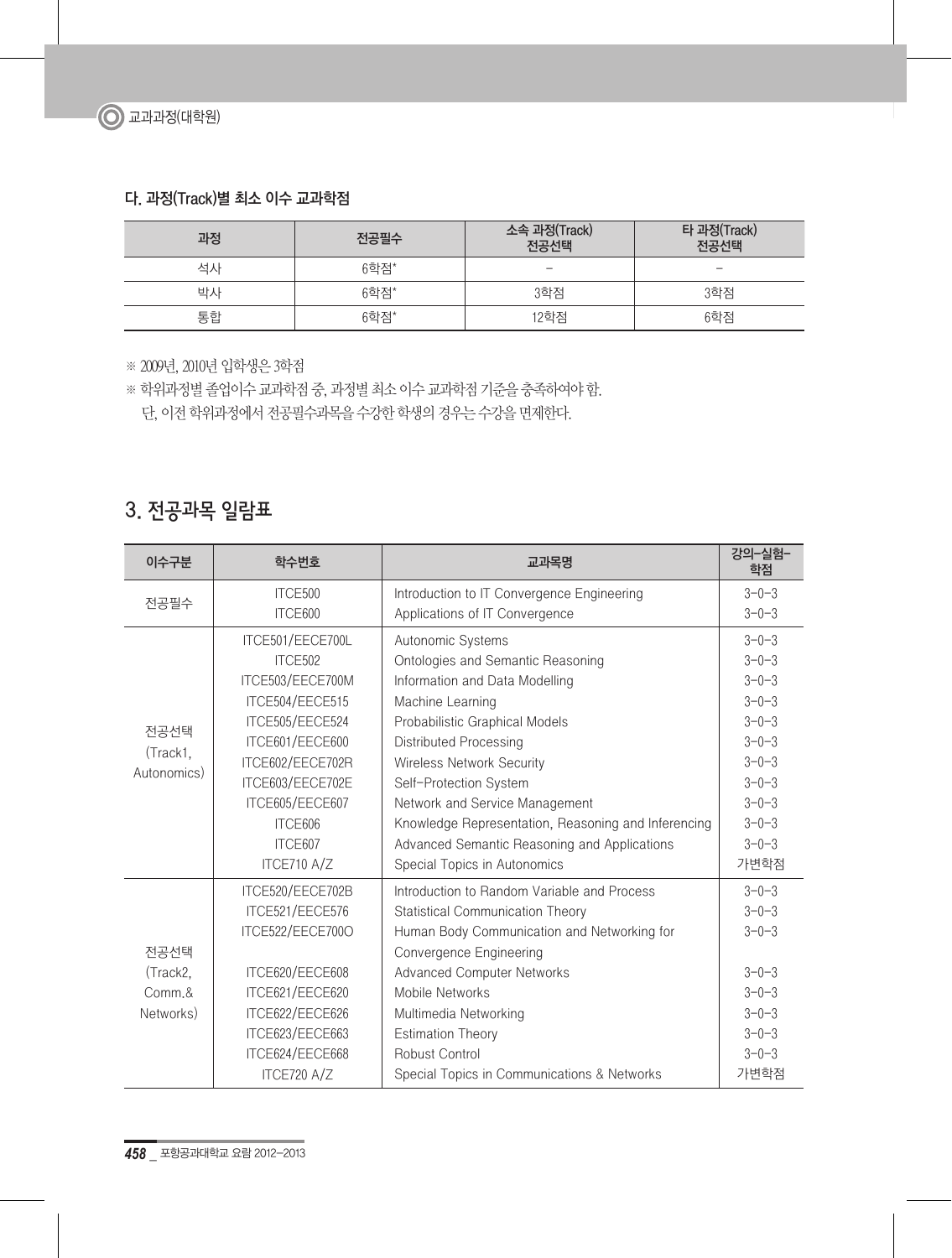| 이수구분         | 학수번호                    | 교과목명                                          | 강의-실험-<br>학점 |
|--------------|-------------------------|-----------------------------------------------|--------------|
|              | ITCE540                 | Introduction to Nano Technology               | $3 - 0 - 3$  |
|              | ITCE541/EECE560         | Nano Electronics                              | $3 - 0 - 3$  |
|              | ITCE542/EECE593         | Microwave Active Circuits                     | $3 - 0 - 3$  |
|              | ITCE543/EECE596         | <b>RFIC Design</b>                            | $3 - 0 - 3$  |
|              | ITCE544/EECE569         | Analog Integrated Circuits                    | $3 - 0 - 3$  |
| 전공선택         | ITCE545/EECE570         | Digital Integrated Circuits                   | $3 - 0 - 3$  |
| (Track3,     | ITCE546/EECE401         | Semiconductor Electronics II                  | $3 - 0 - 3$  |
| Nano Sensors | ITCE640                 | Low Power Integrated Circuits                 | $3 - 0 - 3$  |
| & Systems)   | ITCE641                 | Semiconductor Theory                          | $3 - 0 - 3$  |
|              | ITCE642/EECE598         | <b>Advanced Nano Devices</b>                  | $3 - 0 - 3$  |
|              | ITCE643                 | <b>CMOS Circuits for Sensor Interface</b>     | $3 - 0 - 3$  |
|              | ITCE644                 | Nano Bio Sensor Engineering                   | $3 - 0 - 3$  |
|              | ITCE645                 | Sensor Technology for Convergence Engineering | $3 - 0 - 3$  |
|              | ITCE740 A/Z             | Special Topics in Nano Sensors & Systems      | 가변학점         |
|              | ITCE560/MOLS619         | <b>Bioinformatics</b>                         | $3 - 0 - 3$  |
|              | ITCE561/MOLS502         | Advanced Biochemistry                         | $3 - 0 - 3$  |
| 전공선택         | ITCE562/MOLS515/IBIO655 | Biology of Aging                              | $3 - 0 - 3$  |
| (Track4,     | ITCE563/IBIO614         | Frontiers of Interdisciplinary Biosciences    | $3 - 0 - 3$  |
| Biotech-     | <b>ITCE564/IBIO615</b>  | Advanced Bioengineering                       | $3 - 0 - 3$  |
| nology)      | ITCE565/MOLS508         | Advanced Developmental Biology                | $3 - 0 - 3$  |
|              | ITCE566/MOLS517/IBIO528 | <b>Advanced Molecular Genetics</b>            | $3 - 0 - 3$  |
|              | ITCE760 A/Z             | Special Topics in Biotechnology               | 가변학점         |
|              | ITCE800 A/Z             | Seminars in IT Convergence Engineering        | 가변학점         |
| 연구과목         | ITCE699                 | Master Thesis Research                        | 가변학점         |
|              | ITCE899                 | Doctoral Dissertation Research                | 가변학점         |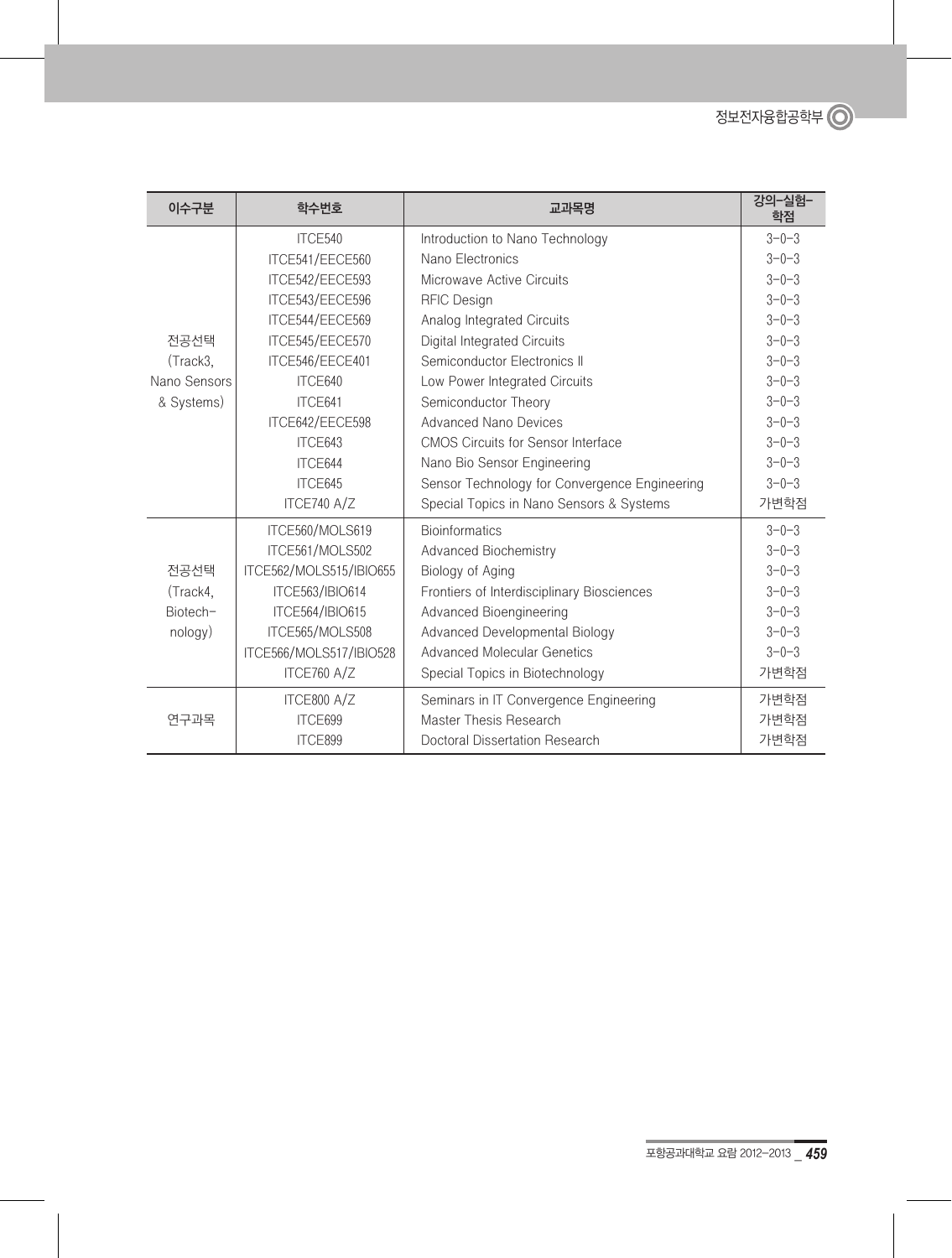## 3. 교과목 개요

ITCE 500 Introduction to IT Convergence Engineering ································································ (3-0-3) This course generally introduces Autonomics, Communications & Networks, Nano Sensors & Systems, Biotechnology and other related studies and focuses on possible creative research areas so that students can choose their research themes.

#### ITCE 501/EECE 700L Autonomic Systems ················································································· (3-0-3)

This course is intended for the students who are interested in understanding autonomic systems. First, the need and motivation for autonomic systems will be described. Next, we will review different autonomic architectures from the US, Europe and Asia, emphasizing core mechanisms such as control loops, management abstractions, and how sensors and effectors interface the autonomic manager to the entity being managed. We will then examine the salient features of representative autonomic systems, and augment this with practical examples based on our WCU ITCE program, and discuss potential research topics for autonomics graduate students. The course will conclude with examples that explain how to manage different types of systems, how to enable business needs to drive the management of systems and services, and how to orchestrate behavior.

ITCE 502 Ontologies and Semantic Reasoning ·········································································· (3-0-3) This course is intended for researchers and practitioners who are interested in designing ontologies to support knowledge engineering and management for use in semantic reasoning. This course emphasizes an understanding of the fundamentals required to build robust conceptual models using ontologies.

ITCE 503/EECE 700M Information and Data Modelling ································································ (3-0-3)

This course provides a detailed understanding of object-oriented information and data modeling, and how to use models to represent, analyze, and act on knowledge. This course gives a deeper insight into the foundations of modeling, and emphasizes the use of modern software engineering practices, such as patterns, to represent and process information for common modeling problems. A detailed review of object-oriented information modeling fundamentals will be conducted, followed by hands-on experience in building different types of models for various applications ranging from well structured use cases to ad hoc design. Elements from our WCU ITCE program will be used as examples for students to build, analyze, and optimize models throughout the course to reinforce the theory learned.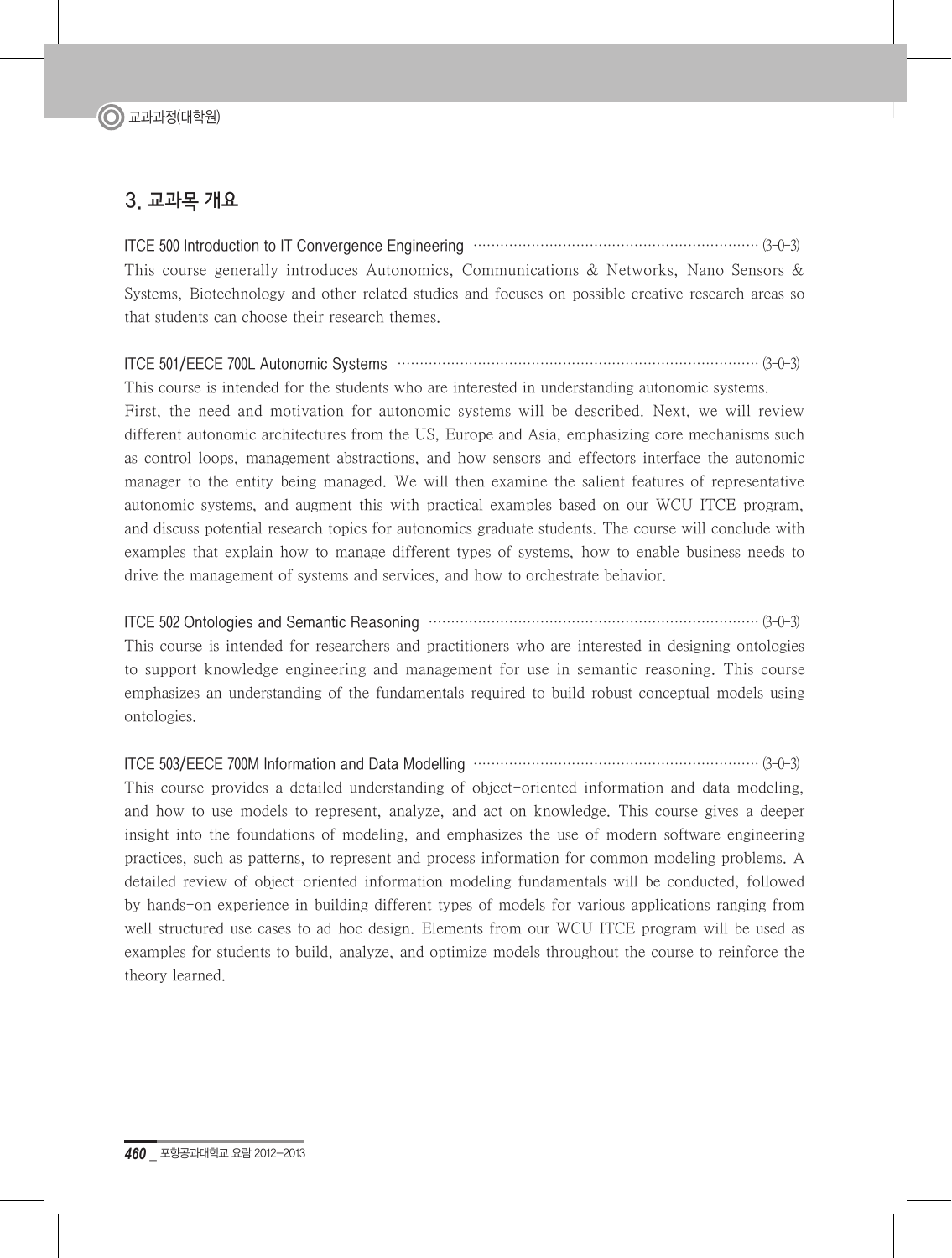ITCE 504/EECE 515 Machine Learning ····················································································· (3-0-3) Machine learning is the study of computer algorithms that allow computers to "learn". It is a method of creating computer algorithms such that computers are able to perform pattern recognition, prediction, decision, and so on. This introductory course on machine learning will address mathematical and statistical methods involving current statistical machine learning as well as various applications. Topics to be covered include density estimation, Bayes decision theory, latent variable models, mixture models, discriminant analysis, clustering, classification, dimensionality reduction, regression, kernel methods, VC-dimension, HMM, MLP, RBF, etc. Main focus will be given to statistical and probabilistic methods for machine learning, involving supervised, unsupervised, and semisupervised learning.

#### ITCE 505/EECE 524 Probabilistic Graphical Models ··································································· (3-0-3)

Probabilistic graphical models are a happy marriage between probability theory and graph theory, providing a flexible and powerful tool for the design and analysis of machine learning algorithms when uncertainty and complexity are involved. This course offers an introduction to graphical models, emphasizing both theories and applications. Trees, factor graphs, undirected/ directed graphs are considered, where nodes are associated with random variables. Probabilistic inference(belief propagation) and statisticel estimation methods are introduced for graphical models.

ITCE 520/EECE 702B Introduction to Random Variable and Process ············································ (3-0-3) Probability theory and random variables are discussed, which includes the relationship and transformation of random variables. Stochastic or random process is discussed, including stationary and nonstationary random processes, dynamics and filtering problems.

ITCE 521/EECE 576 Statistical Communication Theory ······························································· (3-0-3)

Prerequisite : Undergraduate level Probability theory, Signal and systems, Linear algebra

- Review the basic principles of linear analysis, probability, statistics, and random processes
- Learn the analysis of linear and nonlinear systems with random inputs.
- Learn the design of systems that satisfy some statistical conditions for signal detection and waveform estimation
- Learn about how the information theory is applied to communication systems
- Learn the properties of noise in the communication systems

ITCE 522/EECE 700O Human Body Communication and Networking for Convergence Engineering ····· (3-0-3) In this course, students will learn short-range wireless network solutions for personal and body area networks. Topics include network topologies, protocols, and industry standards for these networks such as Bluetooth, ZigBee, 802.15.3, and 802.15.4. They also include ultra low-power signal processing, RF communication near or in body networks, security provisions, and data fusion techniques. Personal and body area network scenarios and applications are also discussed.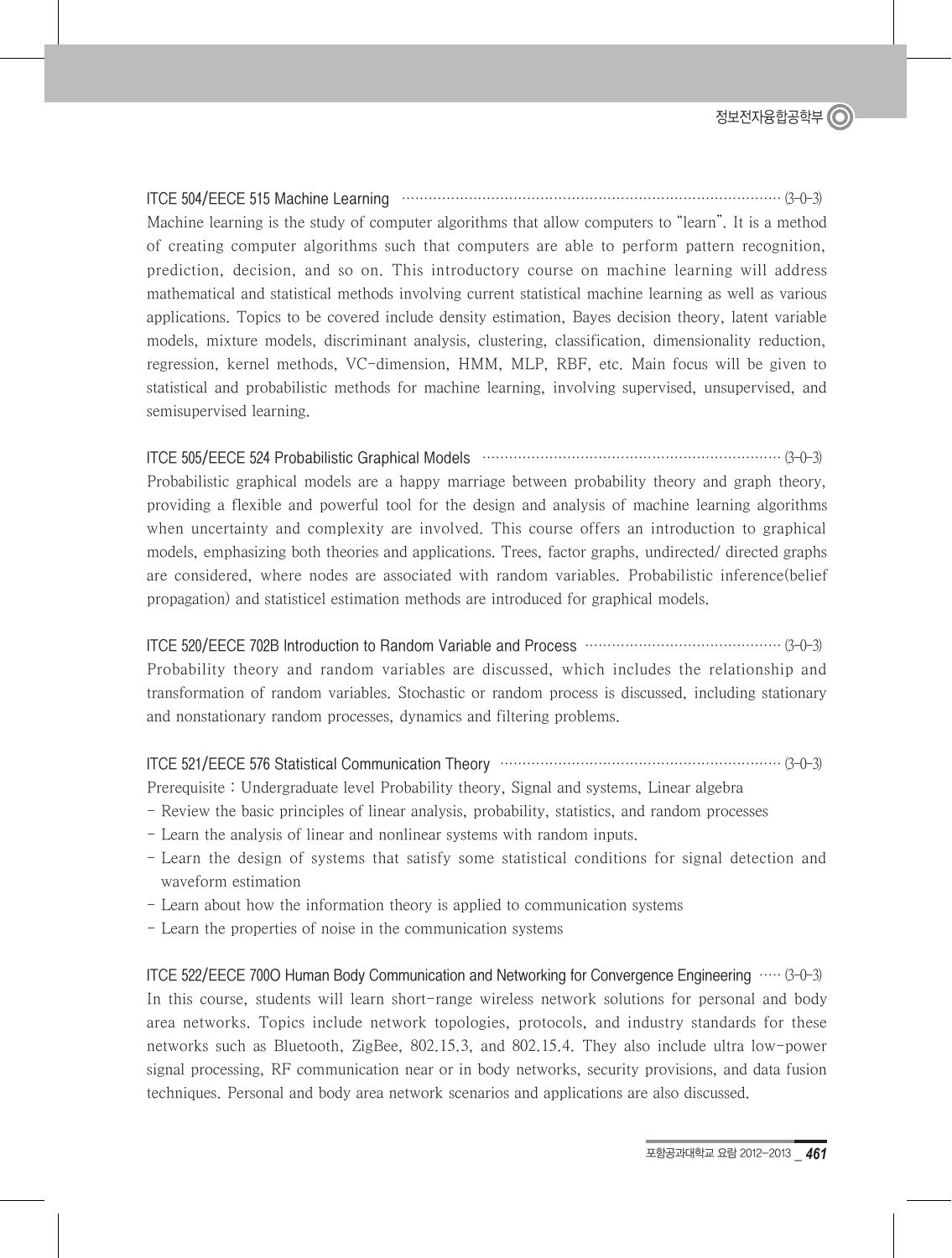

ITCE 540 Introduction to Nano Technology ··············································································· (3-0-3) This course provides in depth understanding of nanotechnologies including nanoelectronics, functionalized carbon nanotubes or nanowires, and MEMS. The biomedical application like Biological field effects transisters (BioFETs) is covered in the course as well.

ITCE 541/EECE 560 Nano Electronics ······················································································· (3-0-3) This course covers analysis of semiconductor surface, quantum state, conduction mechanism at surface, optical properties and elastic properties, surface processing technique and device application.

ITCE 542/EECE 593 Microwave Active Circuits ·········································································· (3-0-3) This course covers the basic concept of microwave active circuit designs such as s-parameter, twoport network, matching circuit and gain/stability of transistor based amplifier. Then, the circuit design methodology for the important functional blocks of microwave transceivers such as broadband amplifiers, LNA, power amplifier, microwave mixer and power oscillator is studied.

ITCE 543/EECE 596 RFIC Design ····························································································· (3-0-3) The important RFIC chip design methods for the transceiver of the wireless communication system are studied. First, the transceiver architecture of the system is described. Then, the important functional blocks of the transceiver are covered. They include passive component design, LNA, mixer, oscillator and phase noise, and frequency synthesizer.

ITCE 544/EECE 569 Analog Integrated Circuits ·········································································· (3-0-3)

Covers CMOS analog integrated circuit design techniques using hand analysis and SPICE simulation, reviews the operation of single transistor amplifiers such as CS CG CD amplifiers, frequency response and stability, noise analysis, bandgap voltage source and current source bias circuits, singleended and fully-differential CMOS OP amp circuits, switched capacitor filter, phase locked loop and delay locked loop.

ITCE 545/EECE 570 Digital Integrated Circuits ··········································································· (3-0-3)

Covers CMOS digital integrated circuit design techniques using hand analysis and SPICE simulation. Operation of CMOS inverter circuit, static logic circuit, dynamic logic circuits such as domino NORA and TSPC, pass transistor and differential logic circuits, VLSI building block circuits such as adder multiplier and data path, low power circuit technique, memory circuit such as ROM Fash memory SRAm and DRAM

ITCE 546/EECE 401 Semiconductor Electronics II ······································································ (3-0-3) Based on the Semiconductor Electronics course 1, students will learn a more detailed knowledge of Semiconductor technology. This course will cover P/N Juction, Heterojuction, Bipolar transistor, MOSFET, nano-scaled CMOS HBT and HEMT.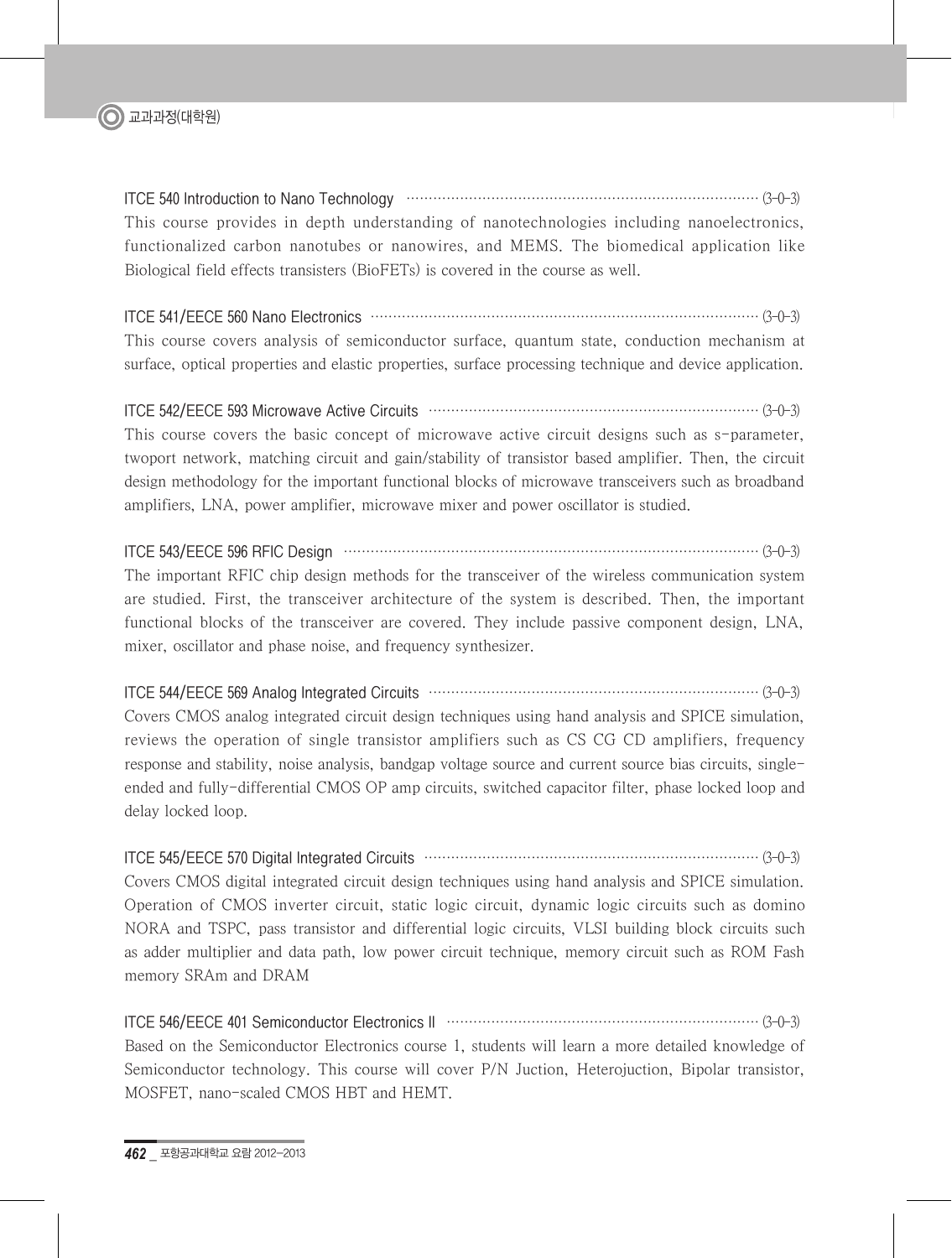ITCE 560/MOLS 619 Bioinformatics ·························································································· (3-0-3) This course addresses ways of searching for and analyzing DNA and protein information, as well as providing insight into biological literature and the latest trends in and the future of bioinformatics.

ITCE 561/MOLS 502 Advanced Biochemistry ············································································· (3-0-3) This course explores the structures and regulation of receptors and ionic channels, and the molecular regulatory mechanisms of factors in signal pathways that emanate from them. In addition, the principles of enzyme chemical structures, functions, and application and related metabolic pathways and their significance as well as contemporary research techniques are addressed. In particular, emphasis is placed on enzyme kinetics, reaction mechanisms, and active sites, labeling and determination techniques, structural relationships among active inhibitors and active sites, and the

ITCE 562/MOLS 515/IBIO 655 Biology of Aging ·········································································· (3-0-3) The focus of this course is on current understanding of aging process at an organismic level. Emphasis is placed on genetic control mechanisms that regulate aging and age-related diseases. Moreover, students will discuss key molecular signaling pathways that regulate aging processes, which are conserved across phyla.

modification of enzymes using genetic engineering and gene expression.

ITCE 563/IBIO 614 Frontiers of Interdisciplinary Biosciences ······················································· (3-0-3) The course helps students choose research topics.

ITCE 564/IBIO 615 Advanced Bioengineering ············································································· (3-0-3) The course analyses the emerging biotech industry, its prospects and research directions. In addition, the course introduces basic and novel technologies in biotech industry.

ITCE 565/MOLS 508 Advanced Developmental Biology ······························································ (3-0-3) This course explores the mechanisms through which the fertilized egg develops into an entity composed of various cells, tissues, and organs.

ITCE 566/MOLS 517/IBIO 528 Advanced Molecular Genetics ······················································· (3-0-3) This course is designed to help students learn recent exiting advances in the molecular genetics. The topics include functional genetics, model organisms, molecular genomics. In addition, students will discuss breakthrough findings in the molecular genetics field.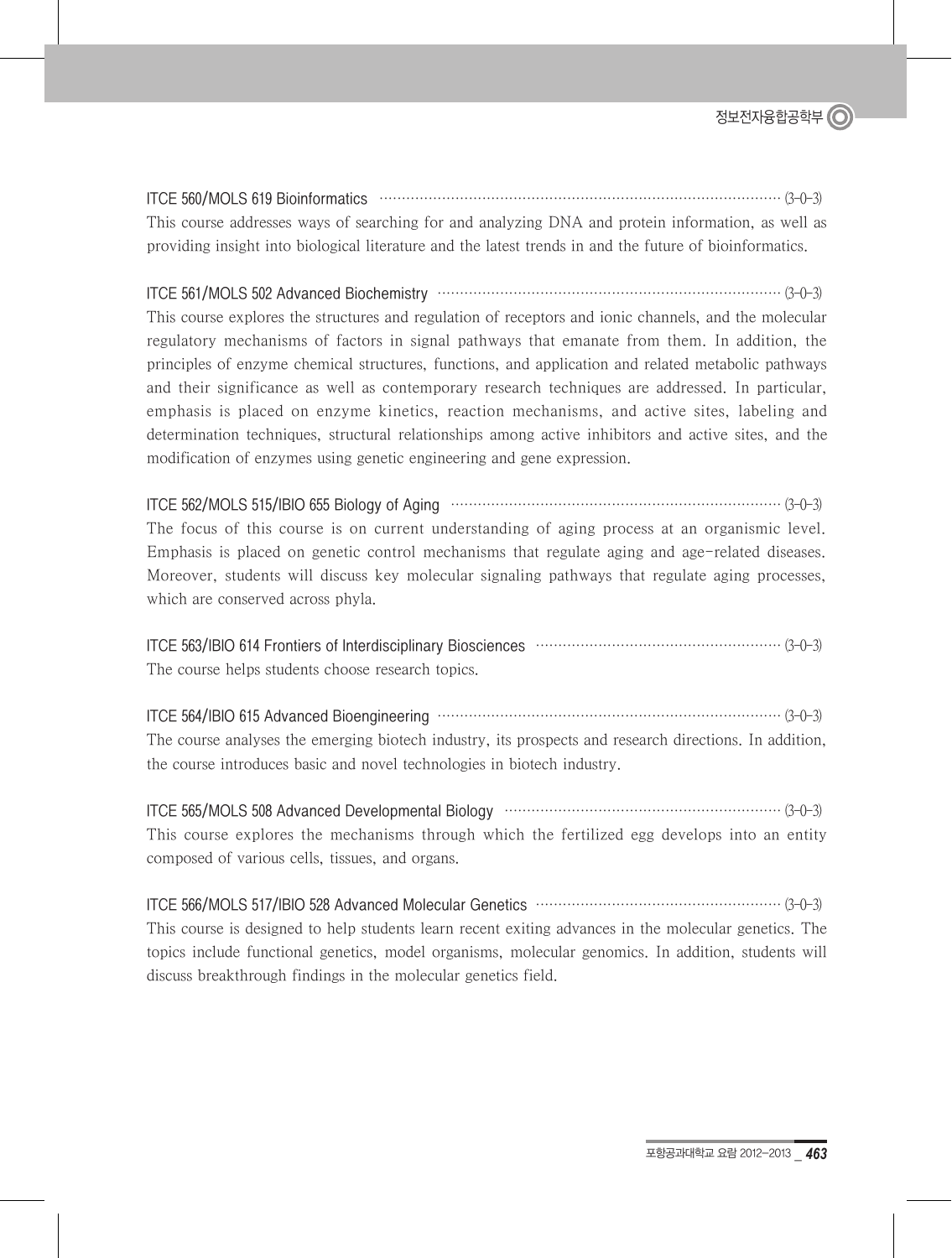

ITCE 600 Applications of IT Convergence ················································································· (3-0-3) In this course, students will learn how to perform research to support their projects which were defined and specified in ITCE500 Introduction to IT Convergence Engineering. The project will culminate in a submission of a conference or journal paper submission. The course will provide a set of 4 soft skills lecture on scientific databases, scientific publishing, project management.

ITCE 601/EECE 600 Distributed Processing ··············································································· (3-0-3) This course will study the fundamental aspects of modern distributed systems. Issues concerned with distributed systems such as transparency, communication, resource sharing, fault tolerance, scalability, consistency, and security as well as those concerned with designing, developing, and managing distributed applications and services will be covered in this course. Special emphasis will lie on emerging Peer-to-Peer computing.

ITCE 602/EECE 702R Wireless Network Security ······································································· (3-0-3) Students will learn security principle and types of security adaption of wireless networks such as WWAN, WLAN, WPAN, MANET. The security issues are handled in the respect of prevention and protection. The aim of the subject is to focus on fundamental issues regarding wireless network security and to make the students' own researches possible.

ITCE 603/EECE 702E Self-Protection System ··········································································· (3-0-3)

The course deals with the principles and methods of self protection system to the unknown security intrusion from inner/ outer system. The course studies detection of attack and intrusion, automatic detection of weakness, complementation of weakness, automatic learning about intrusion, and automatic backup etc. and the methods for reducing weaknesses.

ITCE 605/EECE 607 Network and Service Management ····························································· (3-0-3) The course will start with the fundamental concepts in network and service management, illustrated through a number of prominent frameworks. It will discuss key challenges in network and service management today and show how these problems are tackled with example techniques from both theoretical and system design perspectives. This course will also show autonomic networking as a principle design objective in dealing with the current network and service management complexity.

ITCE 606 Knowledge Representation, Reasoning and Inferencing ··············································· (3-0-3) This course focuses on approaches relating to representing different data in a common way, which is crucial for reasoning and planning for solving problems in autonomic systems. The course illustrates the importance of (1) defining a common form for relating different information from different sources to derive a combined understanding of a managed entity, (2) transforming the common representation of knowledge to a form amenable to efficient reasoning, and (3) adding constraints for performing intelligent search and planning.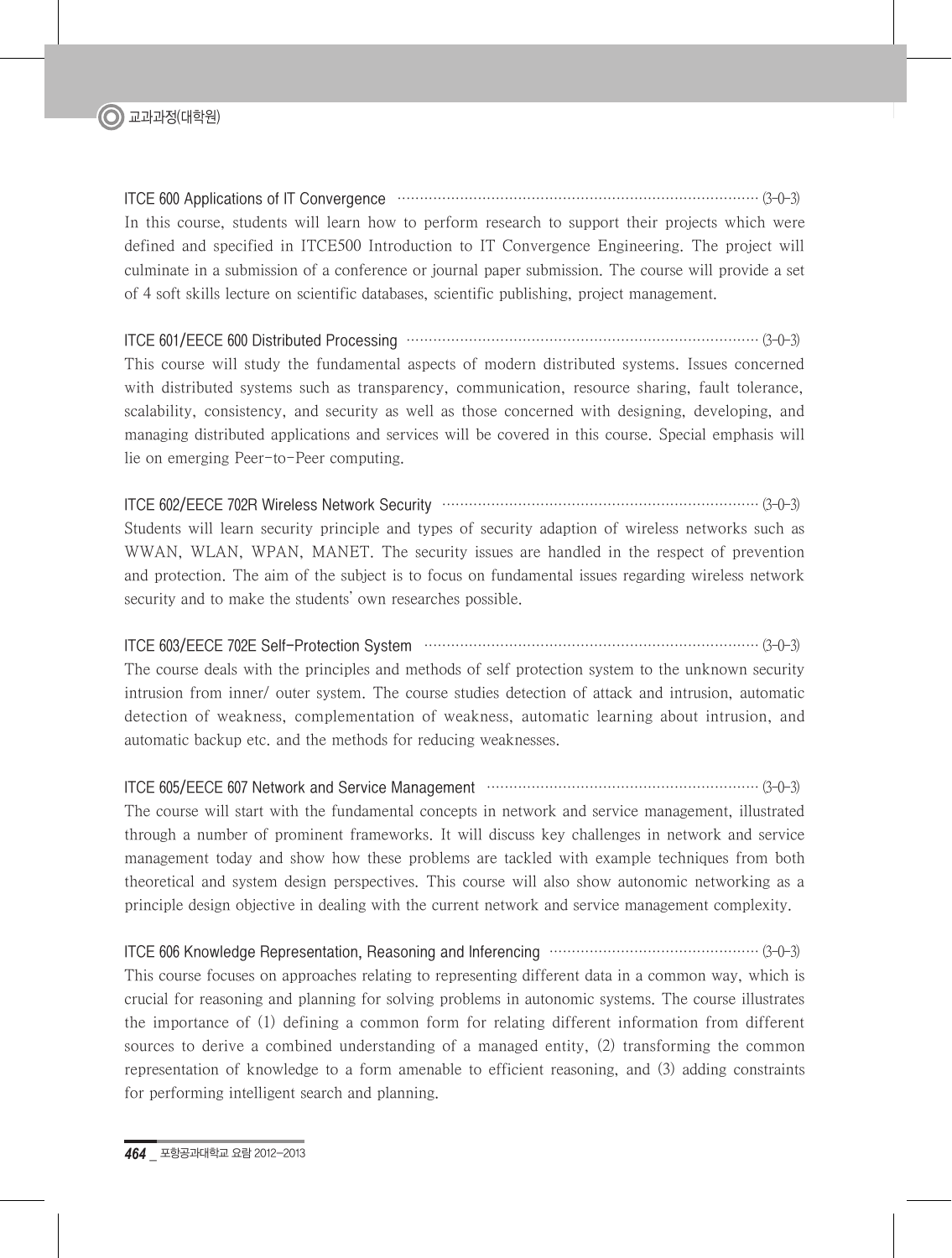ITCE 607 Advanced Semantic Reasoning and Applications ························································ (3-0-3) This course explains how to apply semantic reasoning provided by autonomic systems to build systems for current and Future Internet applications. This course starts by reviewing finite state machines, and then using finite state machines to model formal as well as natural languages.

ITCE 620/EECE 608 Advanced Computer Networks ··································································· (3-0-3) The main goal of this course is to study advanced topics on network technologies. The course begins with the basic concepts and techniques on computer networks, and then covers technical details in advanced topics on computer networks. This course also covers the state of the art protocols in networking technology.

#### ITCE 621/EECE 620 Mobile Networks ······················································································ (3-0-3)

Recently diverse wireless mobile networks are deployed. This course provides an in-depth understanding of the fundamental problems in the area of mobile networks and studies the state of the art solutions to solve the problems. This course also covers many important issues in the area of wireless mobile networks.

#### ITCE 622/EECE 626 Multimedia Networking ·············································································· (3-0-3)

This course deals with the basic concepts that multimedia data can be effectively transferred through wire and wireless network. The course specifies media control technology considering networks and network control technology regarding media, introducing the best suitable technology which can connect those technologies.

#### ITCE 623/EECE 663 Estimation Theory ····················································································· (3-0-3)

This course introduces the conventional linear estimators in frequency and time domains. In the algorithm point of view, two issues associated with the number of computations and the numerical stability are addressed and the modified estimators are provided. Furthermore, modern estimators, mainly designed with linear programming, are tackled under mixed criteria.

ITCE 624/EECE 668 Robust Control ·························································································· (3-0-3)

This course summarizes modern techniques, based on linear system theories, for analyzing and synthesizing linear and even nonlinear systems. Especially, so-called LMIs (linear matrix inequality), belonging to convex conditions, are used to design robust controllers against nonlinearities or uncertainties under various criteria.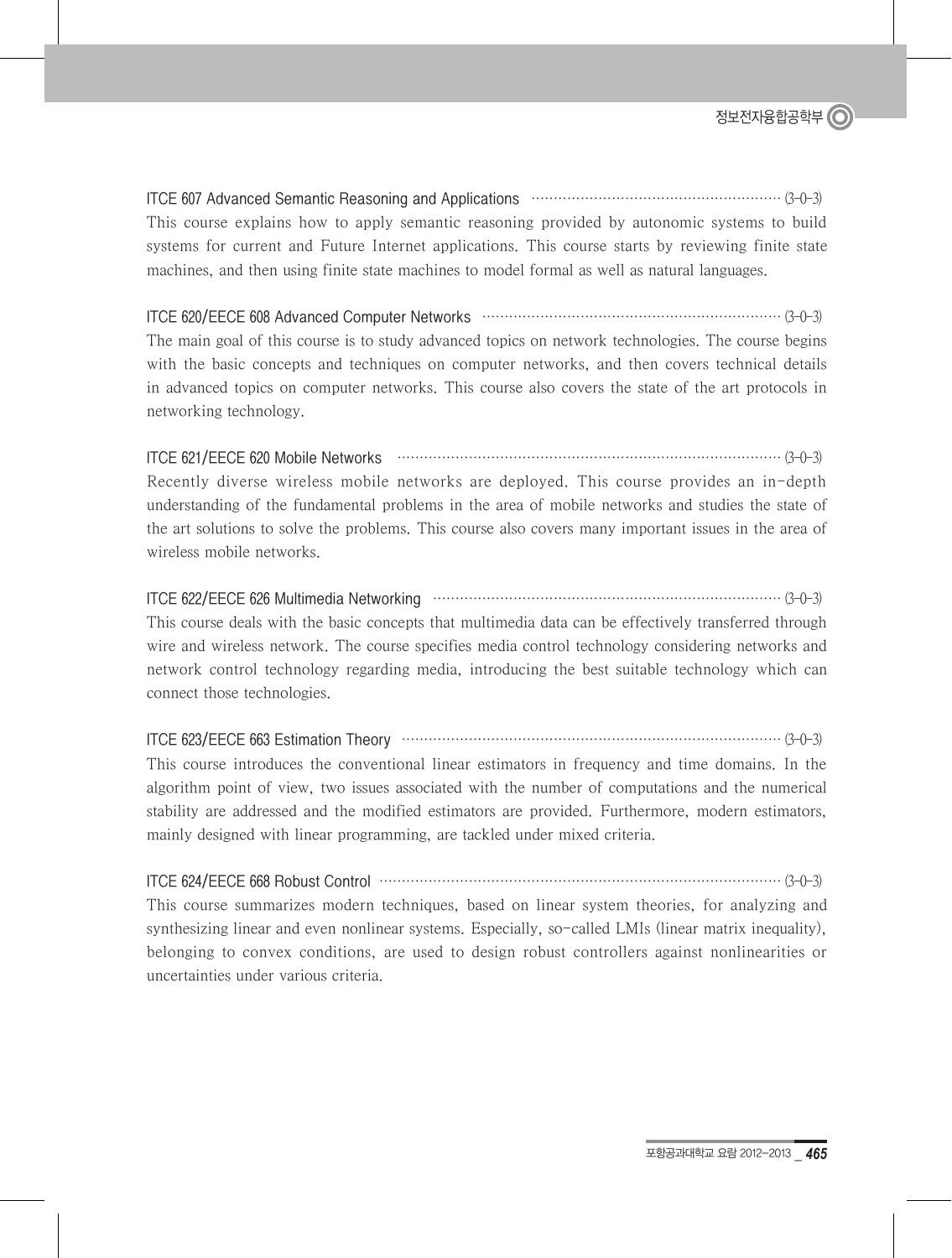

ITCE 640 Low Power Integrated Circuits ··················································································· (3-0-3) The low power design of CMOS Integrated circuits is essential to implement the low power sensor networks. The class starts with the review of the CMOS device physics with the emphasis on the subthreshold operation. It covers the low power analog circuits such as OP amps, switched capacitor circuits, continuous time filters, analog-to-digital converters and RF circuits. It also covers the low power design technique of digital circuits including low power logic circuits and SRAMs.

#### ITCE 641 Semiconductor Theory ······························································································ (3-0-3)

This course provides a fundamental and in-depth knowledge of the theory of operation, modeling, parameter extraction, scaling issues, and higher order effects of active semiconductor devices that are used in mainstream semiconductor technology and emerging devices of practical interest. There will be a comprehensive review of the theories and latest models for the devices that are valid out to very high frequencies and the use of physical device modeling. A review of the latest device technologies and architectures will be presented. The course will be a prerequisite to the other applied courses in nanotechnology, nanoelectronics and photonics.

#### ITCE 642/EECE 598 Advanced Nano Devices ············································································ (3-0-3)

This course covers recent developments of nanodevices. Lectures focus on basic device fundamentals, second order effects, fabrication processes, characteristics, and reliability of novel devices. Through term project assignments, students are expected to gain an understanding of advanced electron devices.

#### ITCE 643 CMOS Circuits for Sensor Interface ············································································ (3-0-3)

The operation principles of the sensors for monitoring the human body or the environment will be introduced. The low power circuit techniques will be studed by using the CMOS technology. The front-end analog amplifier, filter, analog-to-digital converter, microprocessor, memory and RF circuits will be covered.

#### ITCE 644 Nano Bio Sensor Engineering ··················································································· (3-0-3)

The operation principles of the nano semiconductor devices and the bio-medical sensors are covered. The application examples of the nano devices to bio-medical applications will be studied.

## ITCE 645 Sensor Technology for Convergence Engineering ······················································· (3-0-3)

Sensors are small devices, in a sense, designed to replace bulky analytical instruments to meet various needs in chemical, environmental, biomedical, agricultural, and several other industries. This coure will discuss how micro and nonotechnologies have been shaping the sensor design and development. Development of sensors that are small, consume little power and Inexpensive is key to realize the goals of U-health and U-Environment initiatives which are becoming common across the world.